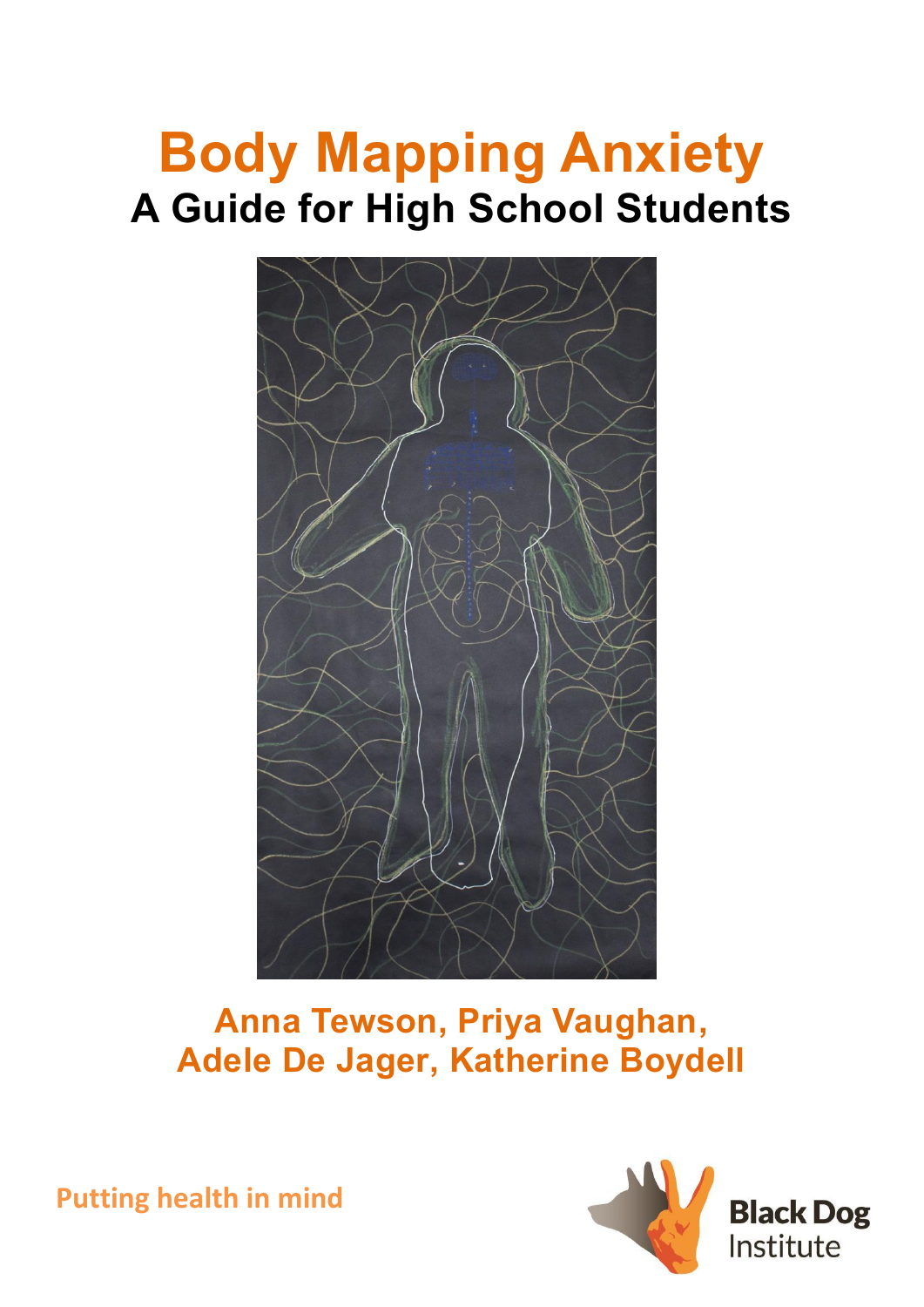Body mapping is an arts-based research tool which, due to its focus on embodied experience, lends itself to exploration of bodily and psychological feelings and experience. Body mapping involves '…tracing around a person's body to create a life-sized outline, which is filled in during a creative and reflective process, producing an image representing multiple aspects of their embodied experience…' (De Jager et al. 2016)

This guide has been created in order to explore the experience of anxiety with High School students. Body mapping is a wonderful way to explore feelings and experiences that are difficult to communicate. Please feel free to adapt this guide to suit the needs of the participants you're making maps with.

This guide has been inspired by, and adapted from: *Gastaldo, D., Magalhaes, L., Carrasco, C., Davy, C. (2012). Body-Map Storytelling as Research: Methodological considerations for telling the stories of undocumented workers through body mapping. Retrieved from [http://www.migrationhealth.ca/undocumented-workers-ontario/body-mapping.](http://www.migrationhealth.ca/undocumented-workers-ontario/body-mapping)* 

(December 2016)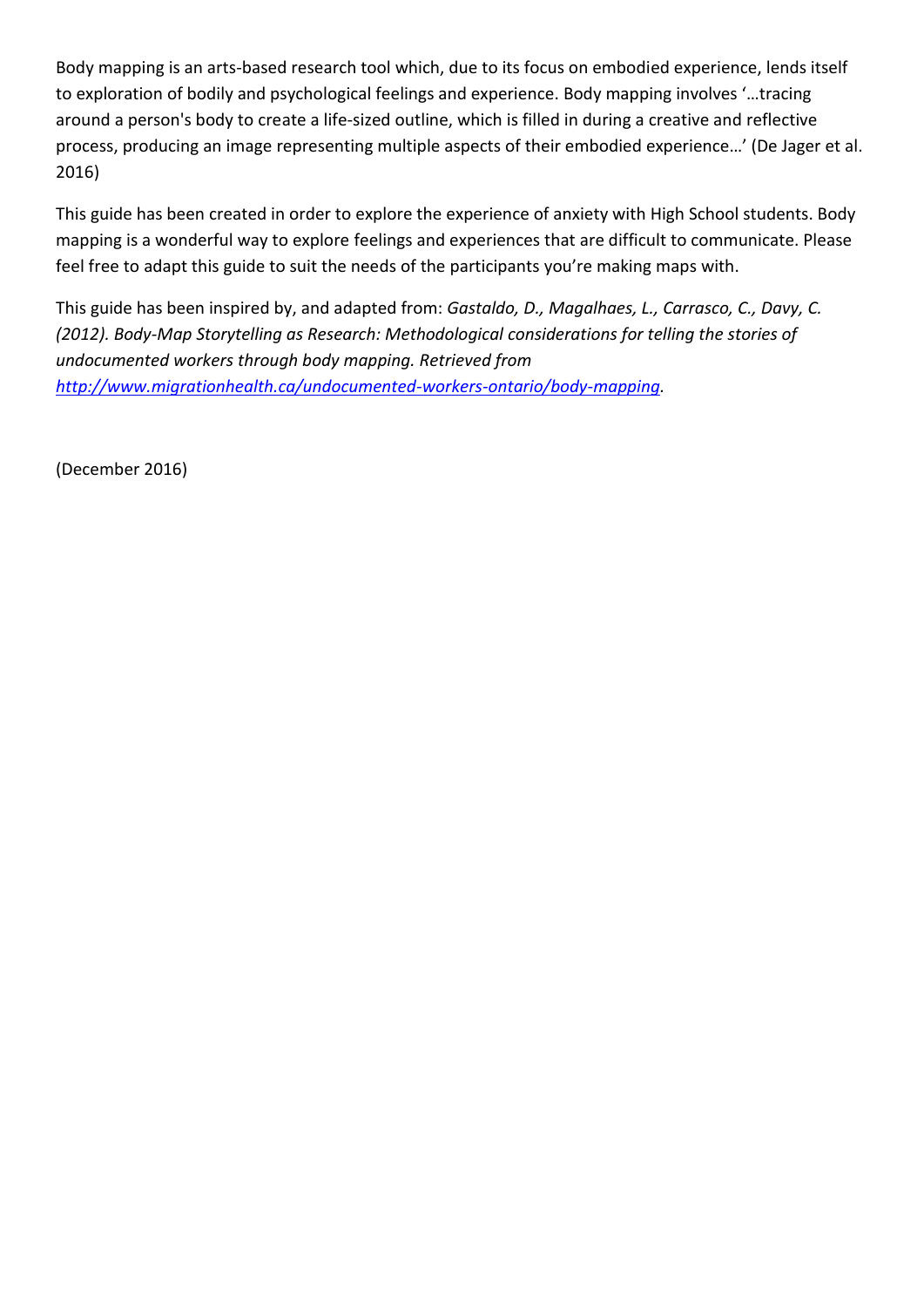| <b>Introduction to Body Mapping (5 minutes)</b>                        |                                                                                                                                                                                                                                                                                                                                                                                                                                                                                                                                                                                                                                                                                                                                                                                                                                                                                                                                                                                                                                                                                                                                                                                                                                                                                                                                                                                                                                                                                                                                                             |
|------------------------------------------------------------------------|-------------------------------------------------------------------------------------------------------------------------------------------------------------------------------------------------------------------------------------------------------------------------------------------------------------------------------------------------------------------------------------------------------------------------------------------------------------------------------------------------------------------------------------------------------------------------------------------------------------------------------------------------------------------------------------------------------------------------------------------------------------------------------------------------------------------------------------------------------------------------------------------------------------------------------------------------------------------------------------------------------------------------------------------------------------------------------------------------------------------------------------------------------------------------------------------------------------------------------------------------------------------------------------------------------------------------------------------------------------------------------------------------------------------------------------------------------------------------------------------------------------------------------------------------------------|
| <b>Purpose</b><br><b>Instructions</b>                                  | To introduce the relationship of body mapping to the goals of the research<br>project<br>To address and reduce any reluctance related to drawing<br>To introduce the art materials and demonstrate how each material can be<br>used<br>To establish expectations of the process as well as group rules (respect,<br>safety, not interrupting or judging others' work)<br>Ask for ongoing feedback about participants' well being, ongoing process of<br>consent (able to leave at any time) and encourage self-care.<br>1) Before beginning the mindfulness activities, take a few minutes to remind                                                                                                                                                                                                                                                                                                                                                                                                                                                                                                                                                                                                                                                                                                                                                                                                                                                                                                                                                        |
|                                                                        | the participant what body mapping is about and how it will be used in this<br>study.<br>2) Ask the participants if they have any questions about the process before<br>beginning.                                                                                                                                                                                                                                                                                                                                                                                                                                                                                                                                                                                                                                                                                                                                                                                                                                                                                                                                                                                                                                                                                                                                                                                                                                                                                                                                                                           |
| <b>Potential</b><br>questions/<br>comments to<br>guide the<br>exercise | As part of this research project, we are going to use the body as a starting<br>point to explore your experience of anxiety. We are going to use a process<br>called body mapping. A body map is a life sized artwork created by tracing<br>around your body. You will fill your map with symbols, images, and colours<br>to depict your experiences of anxiety, and the ways that you deal with your<br>anxiety (provide examples if necessary).<br>For this first workshop, we are going to go through some mindfulness<br>exercises to ease you into thinking creatively, and assist you to begin to think<br>of symbols and/or images to represent your experiences of anxiety and how<br>you deal with anxiety.<br>We're using mindfulness as a way to explore being in the present moment.<br>Mindfulness is about being conscious of what's going on around you, what<br>you're doing, seeing and feeling in the present moment. Mindfulness is an<br>important part of engagement with yourself and the world surrounding you.<br>These exercises will also assist you in deciding what posture you want your<br>body to be in on the body map. Feeling and listening to your body in the<br>present moment may assist you to reflect on how you experience anxiety,<br>and what it is you would like your body map to communicate.<br>Remember, if you feel tired and need to take a break, let me know. It is also<br>important to let me know if you feel uncomfortable at any point. You can<br>stop at any time without having to explain why. |
| <b>Reminders or</b><br>special<br>considerations                       | If undertaking research: ensure consent forms read, understood and signed,<br>remind participant session will be recorded etc.<br>Keep a check on the general health and energy level of the participant.                                                                                                                                                                                                                                                                                                                                                                                                                                                                                                                                                                                                                                                                                                                                                                                                                                                                                                                                                                                                                                                                                                                                                                                                                                                                                                                                                   |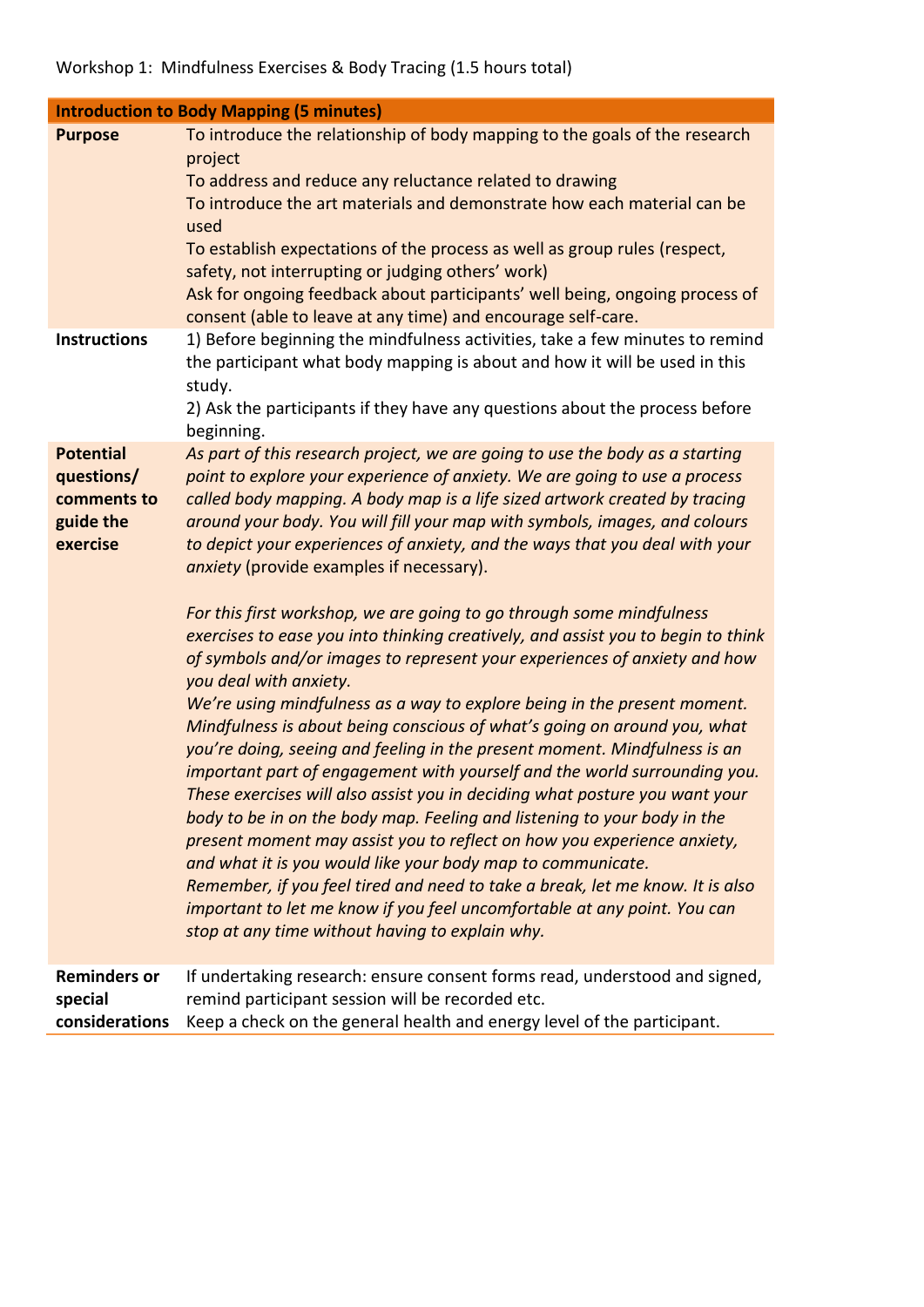|                                                           | <b>Exercise 1: Mindfulness and Drawing Exercises (1 hour)</b>                                                                                                                                                                                                                                                                                                                                                                                                                                                                                                                                                                                                                                                                                                                                                                                                                                                                                                                                                                                                                                                                    |
|-----------------------------------------------------------|----------------------------------------------------------------------------------------------------------------------------------------------------------------------------------------------------------------------------------------------------------------------------------------------------------------------------------------------------------------------------------------------------------------------------------------------------------------------------------------------------------------------------------------------------------------------------------------------------------------------------------------------------------------------------------------------------------------------------------------------------------------------------------------------------------------------------------------------------------------------------------------------------------------------------------------------------------------------------------------------------------------------------------------------------------------------------------------------------------------------------------|
| <b>Purpose</b>                                            | To explore participants' embodied experiences of dealing with anxiety<br>through a series of mindfulness and drawing exercises.                                                                                                                                                                                                                                                                                                                                                                                                                                                                                                                                                                                                                                                                                                                                                                                                                                                                                                                                                                                                  |
| <b>Instructions</b>                                       | 1) Start with a body scan, with an emphasis on embodied experience.<br>Reflect on how the body felt in this exercise, and how this can be<br>2)<br>described in relation to anxiety. Where is anxiety experienced within<br>the body? How does the body experience anxiety? Drawing exercise<br>to explore symbols to represent these embodied experiences (20<br>minutes).                                                                                                                                                                                                                                                                                                                                                                                                                                                                                                                                                                                                                                                                                                                                                      |
|                                                           | Mindful walking exercise (both as a means to energise participants,<br>3)<br>and assist them in thinking in the present).                                                                                                                                                                                                                                                                                                                                                                                                                                                                                                                                                                                                                                                                                                                                                                                                                                                                                                                                                                                                        |
|                                                           | This time, we will ask participants to focus on how their anxiety is<br>4)<br>managed. What do they do to assist in managing their anxiety? Do<br>they try anything to assist their body in managing their anxiety?<br>Who/what helps in managing their anxiety? Drawing exercise to<br>explore symbols to represent their 'anxiety management'<br>experiences (20 minutes)                                                                                                                                                                                                                                                                                                                                                                                                                                                                                                                                                                                                                                                                                                                                                      |
|                                                           | 5) Refer to Starting with Art day (potential drawing/writing/collage<br>exercise?) (10 -15 minutes)                                                                                                                                                                                                                                                                                                                                                                                                                                                                                                                                                                                                                                                                                                                                                                                                                                                                                                                                                                                                                              |
|                                                           | 6) Mini body map exercise – pre drawn body maps on A4 paper. Can<br>the symbols they've drawn in the previous exercises be used to<br>highlight different parts of the body, both where anxiety, and<br>'anxiety management' is felt? (Using this exercise may depend on<br>whether we have time. We could use it in the next workshop).                                                                                                                                                                                                                                                                                                                                                                                                                                                                                                                                                                                                                                                                                                                                                                                         |
| <b>Potential</b><br>questions to<br>guide the<br>exercise | We would like to begin with a body scan. This is a mindfulness exercise<br>aimed at relaxing your body, and assisting you to think about how you<br>experience anxiety, both where in your body you feel anxiety, and the<br>feelings that are associated with your anxiety. (Depending on time you may<br>wish to incorporate into this exercise reflections on anxiety and how this<br>feels within the body).                                                                                                                                                                                                                                                                                                                                                                                                                                                                                                                                                                                                                                                                                                                 |
|                                                           | You can stay sitting, or if you were lying down for the body scan, bring<br>yourself into a seated position. I'd like for you to take a moment to think<br>about how your body felt during this exercise, and how your body feels now.<br>Did thinking of your experiences of anxiety during this time bring up any<br>feelings/sensations within the body? Or assist you in reflecting on your<br>experiences of anxiety?                                                                                                                                                                                                                                                                                                                                                                                                                                                                                                                                                                                                                                                                                                       |
|                                                           | We are now going to begin to think of how we can visually represent these<br>experiences/feelings of anxiety within the body. If everyone could move<br>when they're ready to the paper that's spread throughout the room, we can<br>begin this drawing exercise. Think back to the last time you felt anxious or<br>stressed. How did it make you feel? Did you feel it in a particular part of the<br>body? How is it felt? You can depict these experiences any way you like for<br>example you could use a shape that you think represents your feelings of<br>anxiety in a particular part of your body? Or you could try drawing yourself<br>in this anxious moment if that's easier? How do you see yourself when<br>you're anxious? What does your body look like? Is there any way you can<br>depict this visually? They can be as literal or complex as you like. If thinking<br>back to these experiences makes you feel anxious in any way, let these<br>feelings go, and come back to how your body felt after the scan. If you can't<br>think of anything to draw, or you're not sure how to draw something, there |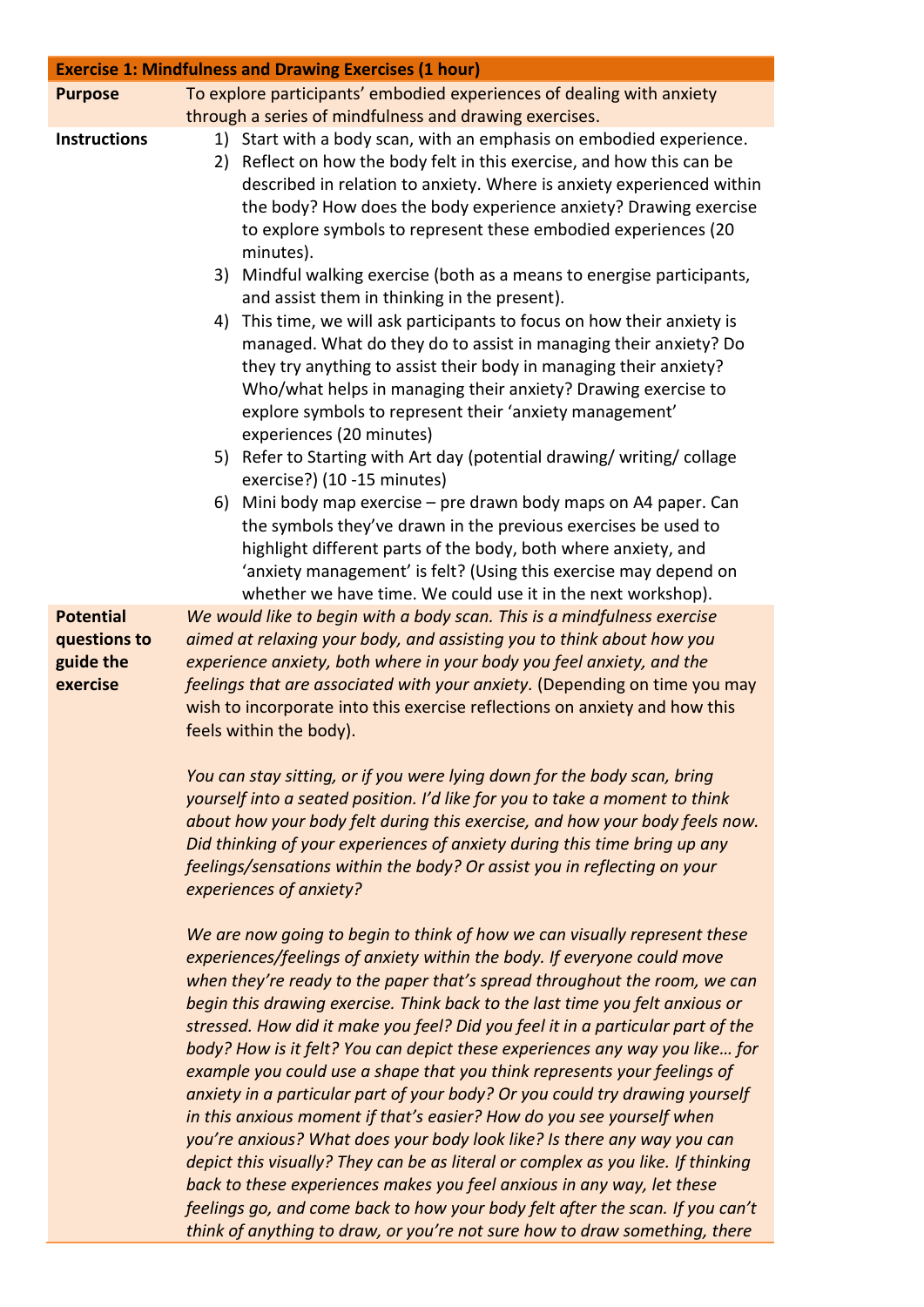*are some magazines and cut out images that may help you to think of ways to draw your experiences.* (Adapted from 'Body Scan' (Smiling Mind, 2016))

(Consider before doing walking mindfulness whether students were engaged in the body scan? Is the 'Exploring Movement' (Smiling Mind 2016) activity appropriate at this moment?)

*We would now like to move through a walking mindfulness exercise. This is mainly so you can get rid of any energy you may have from sitting down through this period, and to encourage thinking about your body in relation to your experiences.* (Refer to Exploring Movement Exercise on separate sheet – incorporated into this exercise may be reflections on what helps with their anxiety… as a way to prompt the next drawing exercise).

*We would now like to think of ways to visually represent the ways that help with your anxiety. What are your coping strategies? What helps you when you're feeling anxious? What makes you happy in life? Where in the body do these feelings arise?*

*We're going to run through a quick drawing exercise that may help to act on instinct when considering what helps you to manage your anxiety. I want you to write down 3 things that help you to cope with anxiety. This may be things like family, friends, pets, exercise, nature, music, hobbies etc. (*Once students have written them down)… *Take your first piece of paper… you've now got 2 minutes to represent that first example you wrote down. You can draw as many or as few images or symbols as you like.* 

*To explore what kind of body posture you would like to draw onto your body map, we're going to do a collage exercise to explore movement in the body. (Hand out paper, glue etc). Firstly, we want to start by ripping up the paper, and using this paper to create a posture shape that you feel represents you as a person. It can be in any shape, and remember this is just a practice to assist you to think about the ways you want to present your body on your map, so don't worry if you're not happy with what you come up with. (ACTIVITY) Now that you've created a general shape for your body posture, we want you to draw an outline that gives the body more character. You can focus on emotions that you'd like to portray through your body posture. Do you want it to be a strong, playful, elegant, joyous, majestic posture for example? It's up to you how you would like to present your body in this drawing.* 

**Reminders or special considerations** It is important to prompt people to describe what the process was like for them, prompting them with questions to further explore the meaning of images / symbols that they draw.

To address and reduce any reluctance/hesitancy related to drawing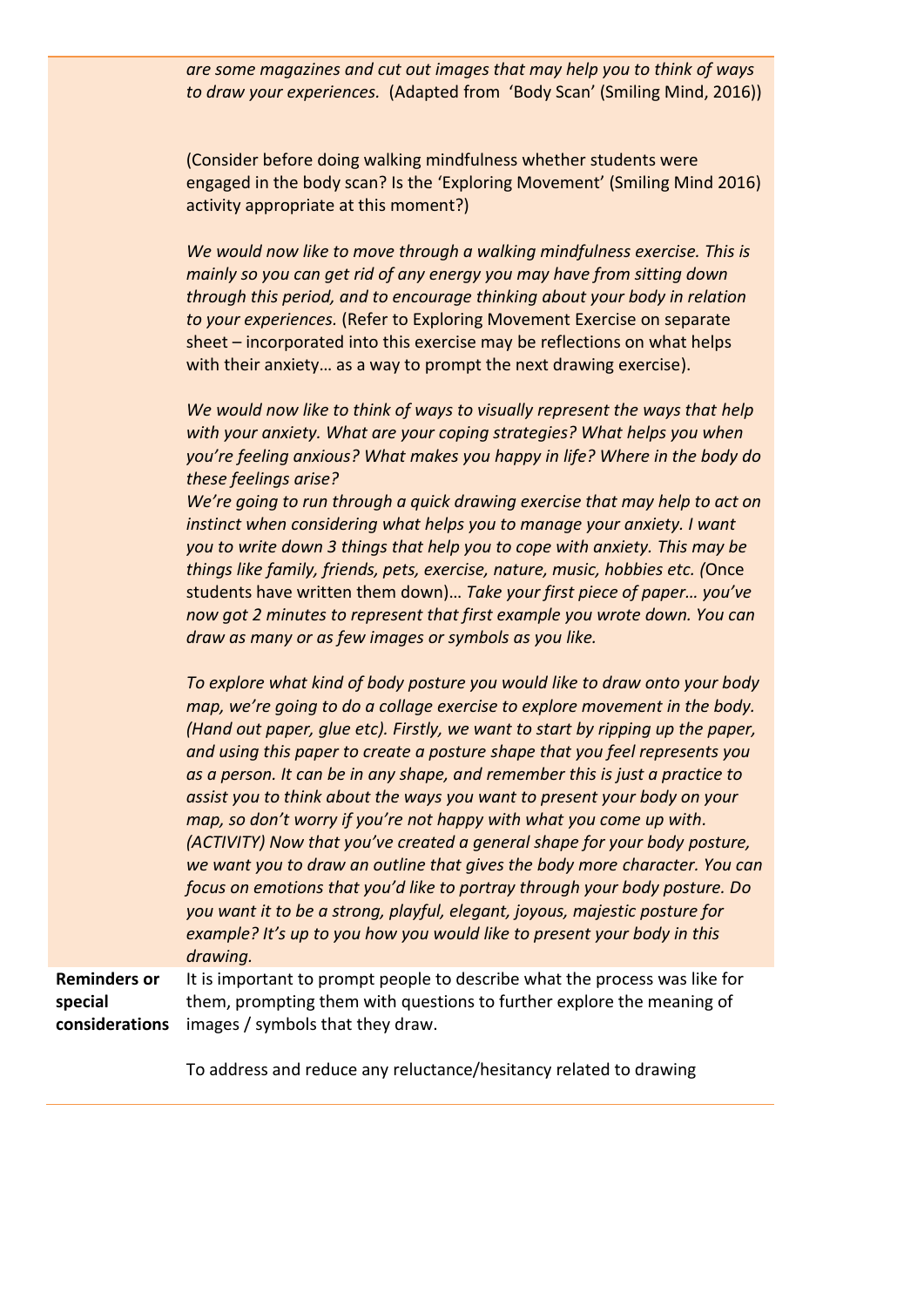|                                                           | Exercise 2: Body Tracing (20 - 30 mins)                                                                                                                                                                                                                                                                                                                                                                                                                                                                                                                                                                                                                                                                                                                                                                                                                                                                                                                                                |
|-----------------------------------------------------------|----------------------------------------------------------------------------------------------------------------------------------------------------------------------------------------------------------------------------------------------------------------------------------------------------------------------------------------------------------------------------------------------------------------------------------------------------------------------------------------------------------------------------------------------------------------------------------------------------------------------------------------------------------------------------------------------------------------------------------------------------------------------------------------------------------------------------------------------------------------------------------------------------------------------------------------------------------------------------------------|
| <b>Purpose</b>                                            | To trace an outline of the participant's body in a posture that is most<br>characteristic of who they are and what their experience of anxiety has<br>been like.                                                                                                                                                                                                                                                                                                                                                                                                                                                                                                                                                                                                                                                                                                                                                                                                                       |
| <b>Instructions</b>                                       | 1) Ask participants to get into pairs so they can trace around each other.<br>2) Ask the participants to take off their shoes and any extra clothing (if it is<br>likely to interfere with drawing the outline (i.e. bulky jumper, handbag, etc.)<br>3) Ask them to think of a posture that represents who they are, their body in<br>the context of their experience of dealing with anxiety, and the ways in<br>which they manage their anxiety.<br>4) Ask them to lie down on the sheet of large paper in that posture, while<br>you trace their body with a pencil or grey charcoal.<br>5) While tracing, maintain flow of conversation through research relevant<br>questions.<br>6) After helping them to get up, ask him/her to pick a colour for their body<br>outline that best represents who they are.                                                                                                                                                                      |
| <b>Potential</b><br>questions to<br>guide the<br>exercise | The first step in creating your body map is to trace your body shape on this<br>large sheet of paper. Please remove your shoes or any excessive<br>clothing/accessories you may have on (e.g. bulky jacket, etc.).<br>I would like you to think about a position or a posture that best represents<br>who you are and your experience of dealing with anxiety, and the ways in<br>which you manage your anxiety. What body position best represents you?<br>(e.g. sleeping, standing, dancing, stretched out, curled up, etc.). You can<br>decide whether you want the body posture to represent who you are<br>generally, or you when you're feeling anxious, or you when you're managing<br>your anxiety, or even a neutral posture.<br>(Possible questions while tracing: How would you describe yourself as a<br>person? What has your experience of dealing with anxiety been like? What<br>do you think has been the biggest change? How do you describe yourself<br>right now?) |
| <b>Reminders or</b><br>special<br>considerations          | Participants may have a hard time thinking about a position that<br>characterizes them. If this is the case, it might be useful to jot down some<br>examples / brainstorm it together before they get into place.<br>Some positions are difficult to draw, especially if the person decides to lie<br>down on their side, which means only one arm and only one leg will appear<br>in the tracing. In this case, take some time to think about where the<br>arm/leg would appear in the inside of the body and help the participant<br>draw in these missing pieces.<br>Tracing may make both you and the participant uncomfortable. One way to<br>get around this is to trace a couple of inches away from their body, or skip<br>parts that make you feel uncomfortable and fill them in later once they have<br>stood up.                                                                                                                                                           |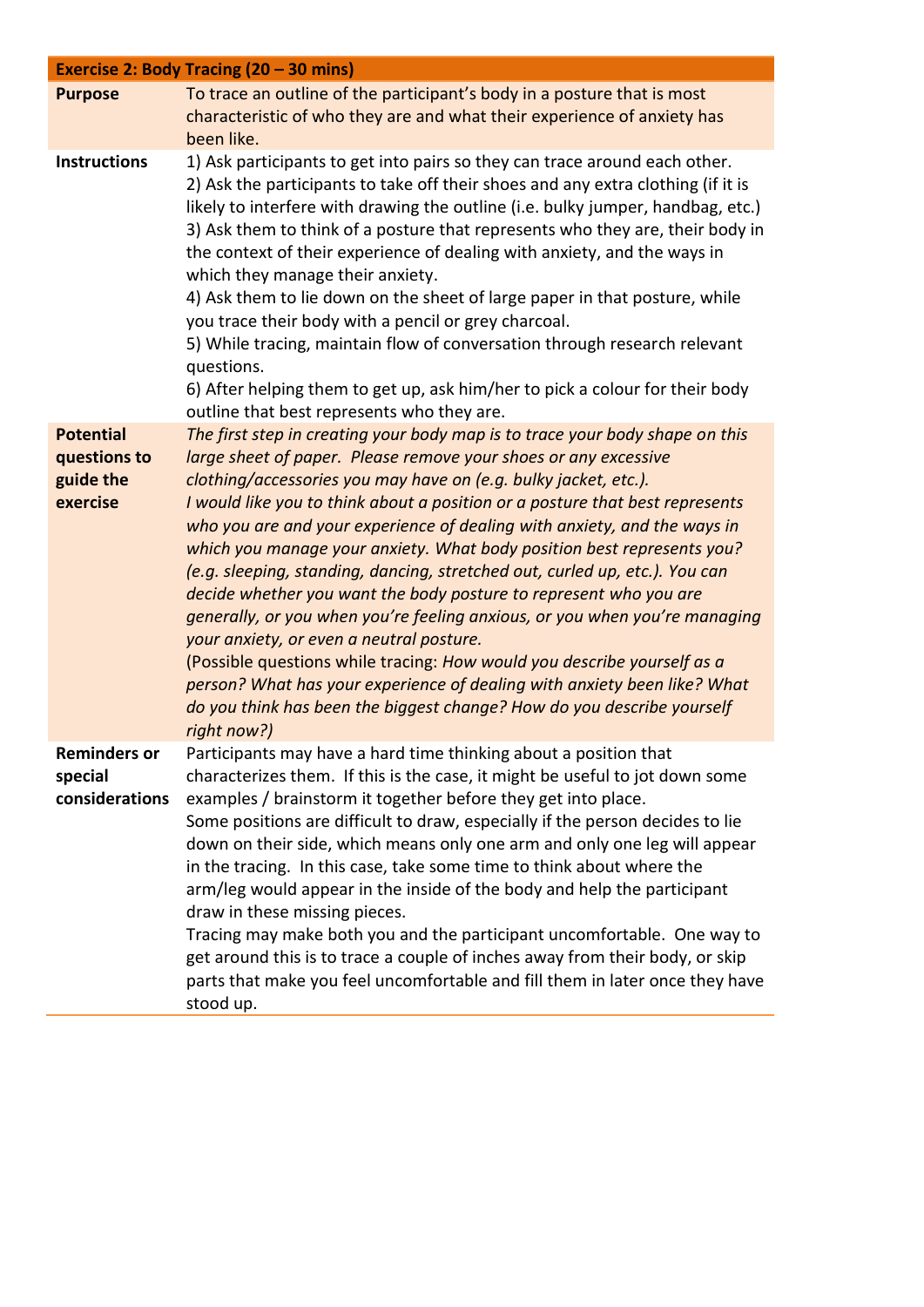| <b>Homework Activity (5 minutes)</b> |                                                                                                                                                                                                                                                                                                                                                                                                                           |  |
|--------------------------------------|---------------------------------------------------------------------------------------------------------------------------------------------------------------------------------------------------------------------------------------------------------------------------------------------------------------------------------------------------------------------------------------------------------------------------|--|
| <b>Purpose</b>                       | To deepen and broaden participants' reflections on the mindfulness and<br>drawing exercises they completed, and to think more deeply about what<br>symbols they would like to include in their body map.                                                                                                                                                                                                                  |  |
| Task to do at<br>home                | Reflection: 1) Think about some of the symbols you drew in the exercises<br>today, and which ones and where you would like to place them on the body<br>map 2) Think about a personal slogan (e.g. a statement, a saying, a poem, a<br>song, a prayer, something you say for yourself) that describes your<br>philosophy of life or your current thinking about your life. Think about<br>where to place it on the sheet. |  |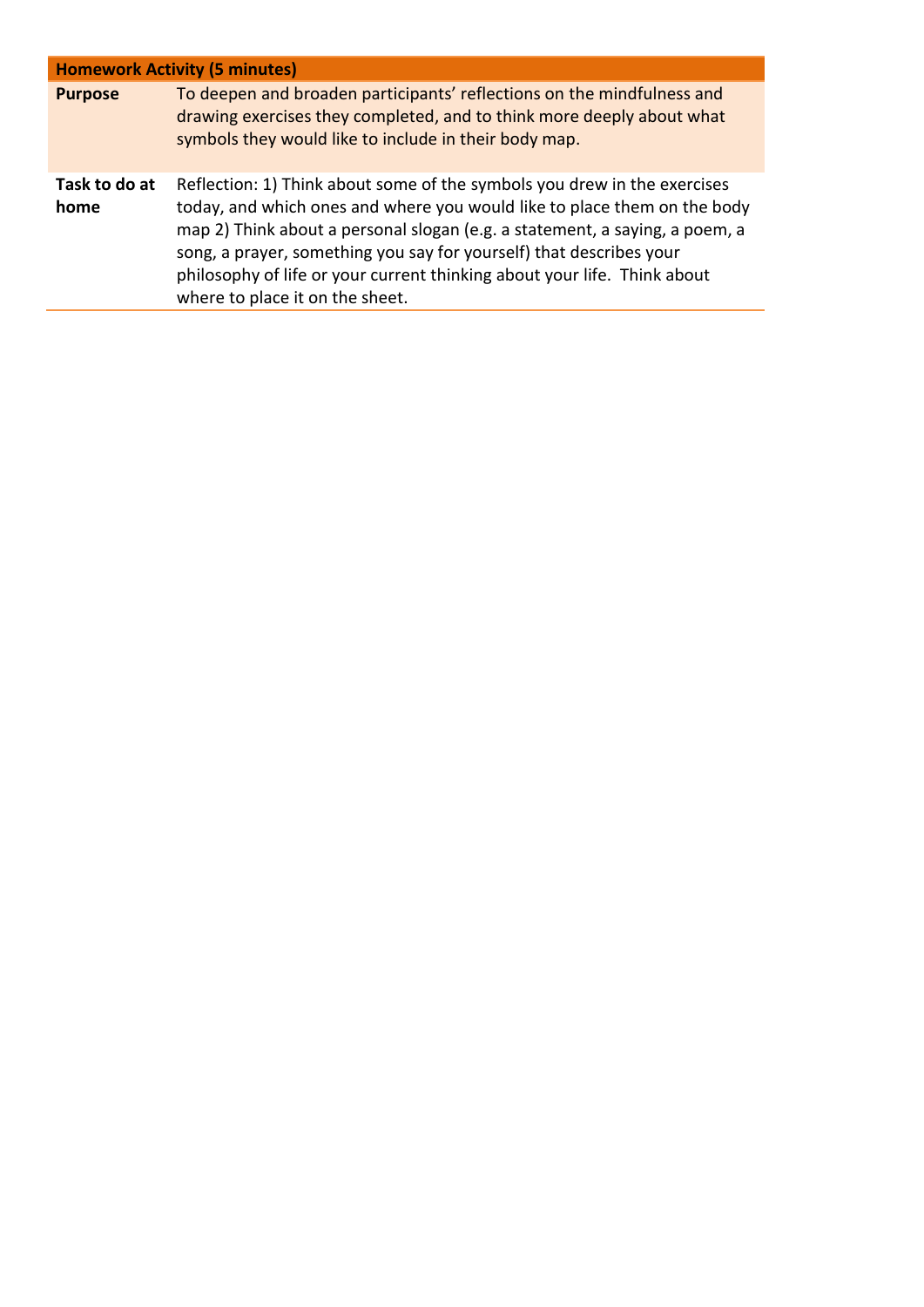Workshop 2: The Experience of the Body while anxious and/or when non-anxious (1.5 hours)

| Reflections on previous meeting and introduction to today's activities (5 minutes) |                                                                                                                                                                                                                                                                                                                                                                                                                                                                                                                                                                                                                                                                                                                                                             |
|------------------------------------------------------------------------------------|-------------------------------------------------------------------------------------------------------------------------------------------------------------------------------------------------------------------------------------------------------------------------------------------------------------------------------------------------------------------------------------------------------------------------------------------------------------------------------------------------------------------------------------------------------------------------------------------------------------------------------------------------------------------------------------------------------------------------------------------------------------|
| <b>Purpose</b>                                                                     | To provide a space to reflect on what the last meeting was like.<br>To introduce activities planned for the day.                                                                                                                                                                                                                                                                                                                                                                                                                                                                                                                                                                                                                                            |
| <b>Instructions</b>                                                                | Ask for feedback.<br>Introduce topics.                                                                                                                                                                                                                                                                                                                                                                                                                                                                                                                                                                                                                                                                                                                      |
| <b>Potential</b><br>script /<br>questions to<br>guide the<br>exercise              | Before we start today, could you take a moment to reflect on what the last<br>meeting was like for you are there any comments / suggestions / queries<br>arising from that? Is there anything that we need to change today to make<br>things work better or more smoothly? What do you need to feel supported<br>today? If you think of something later on, you can let us know.<br>Today we will begin to fill in your body maps. Firstly, we will focus on using<br>the symbols and/or images that you created in last week's workshop, and<br>decide where you would like to use these symbols/images within the body<br>map. Secondly, we will focus on creating a slogan to represent your<br>experiences. We will discuss this later in the workshop. |
| <b>Reminders or</b><br>special<br>considerations                                   | Leave enough time for people to make suggestions about what they need.                                                                                                                                                                                                                                                                                                                                                                                                                                                                                                                                                                                                                                                                                      |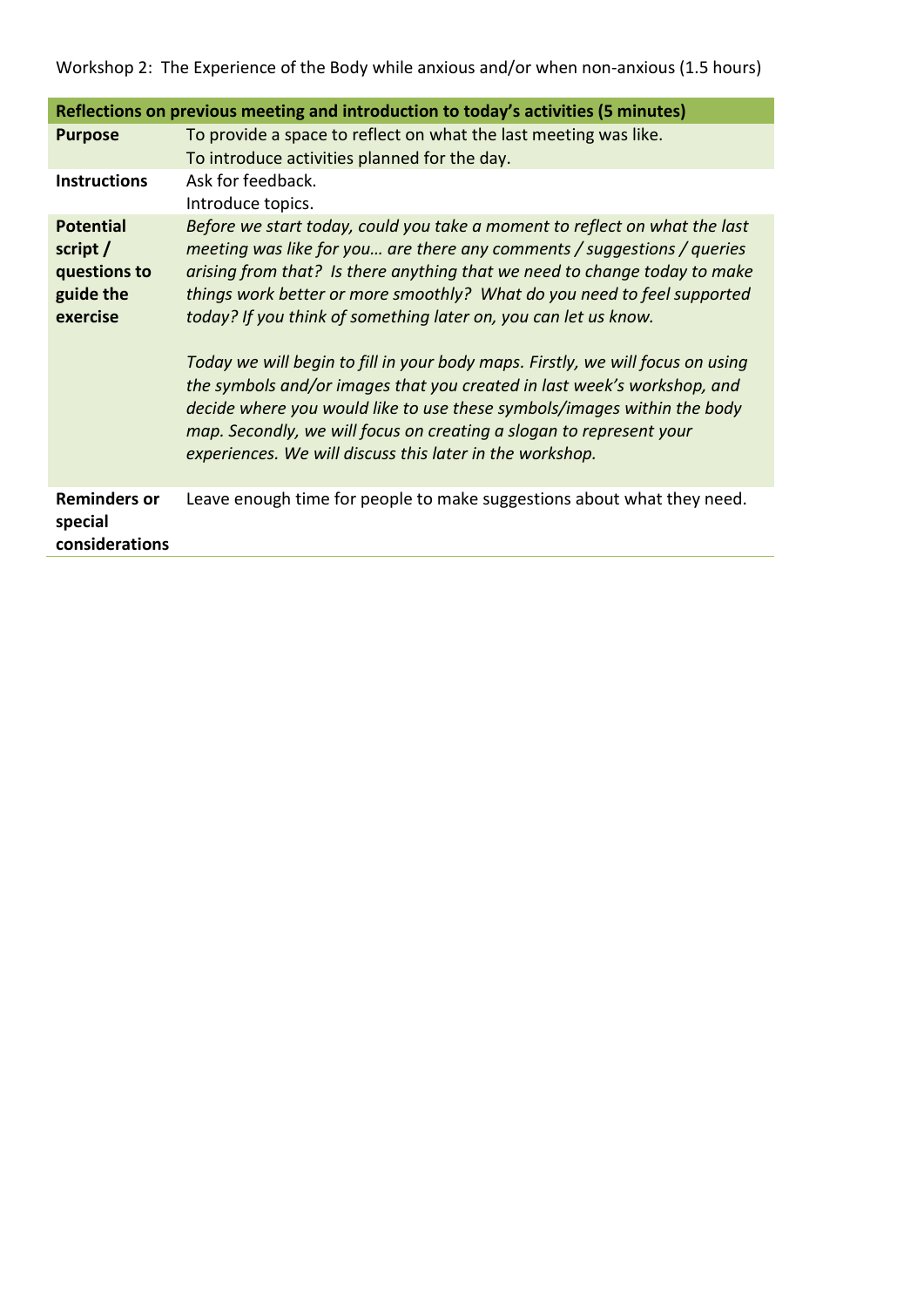| Exercise 1: Filling in the body map with symbols/images & completing the slogan (1 hour) |                                                                                                                                                                                                                                                                                                                                                                                                                                                                                                                                                                                                                                                                                                                                                                                                                                                                                                                                                                                                                                                                                                                                                                                                                                                                                           |
|------------------------------------------------------------------------------------------|-------------------------------------------------------------------------------------------------------------------------------------------------------------------------------------------------------------------------------------------------------------------------------------------------------------------------------------------------------------------------------------------------------------------------------------------------------------------------------------------------------------------------------------------------------------------------------------------------------------------------------------------------------------------------------------------------------------------------------------------------------------------------------------------------------------------------------------------------------------------------------------------------------------------------------------------------------------------------------------------------------------------------------------------------------------------------------------------------------------------------------------------------------------------------------------------------------------------------------------------------------------------------------------------|
| <b>Purpose</b>                                                                           | To represent participants' diverse experiences of anxiety through using<br>symbols/images which are meaningful to them.<br>To understand what motivates participants or what perspective participants<br>have on life through the use of a slogan.                                                                                                                                                                                                                                                                                                                                                                                                                                                                                                                                                                                                                                                                                                                                                                                                                                                                                                                                                                                                                                        |
| <b>Instructions</b>                                                                      | 1. Ask the participant to show you their symbol and slogan and explain its<br>meaning.<br>2. If the participant wishes to cut and paste their symbol and slogan directly<br>on their body map, help him/her and make sure to ask about the meaning<br>of where they place it on their body map.                                                                                                                                                                                                                                                                                                                                                                                                                                                                                                                                                                                                                                                                                                                                                                                                                                                                                                                                                                                           |
| <b>Potential</b><br>script /<br>questions to<br>guide the<br>exercise                    | Today we're going to begin to fill in your body maps with some of the<br>symbols and/or images that you created in last week's workshop. We have<br>magazines and cut out images, so you can experiment with collage if that is<br>something you would prefer. You may also begin to think about the internal<br>and external in relation to your body. Where can anxiety be felt within the<br>body? Are there external stressors that trigger your anxiety? Again, if<br>thinking about these experiences makes you feel anxious, let these feelings<br>go, and instead you may like to focus on the ways that you manage your<br>anxiety. Does your management of anxiety come from within? Or are there<br>external forces that help you to manage your anxiety? This can assist in<br>deciding what will be drawn within the body, and what will be drawn in the<br>space surrounding the body. Of course, if anyone has any questions<br>throughout today's workshop, don't hesitate to call on us to talk through<br>ideas as we're here to help you. If anyone is uncomfortable at any point, or if<br>you feel anxious thinking about your experiences, you can stop and take a<br>break at any point.<br>(After maybe 20 minutes or more depending on everyone's energy levels, |
|                                                                                          | we could guide participants through another walking meditation).<br>We would now like to move through another walking mindfulness exercise,<br>as we did in the last workshop. Again, this is mainly so you can be re-<br>energised and ready to continue with drawing onto the body maps.<br>(Adapted from 'Exploring Movement' (Smiling Mind 2016))<br>Some guiding questions: What symbols/images have you chosen to describe<br>your experience of anxiety? Who are you as a person? What is your life<br>philosophy? What keeps you going? Can you explain the meaning of your<br>symbol and slogan? Where on your body map would you like to place these<br>symbols and why?<br>We'd now like to focus on creating a personal slogan that will be drawn onto<br>your body map. Some of you may have already thought of or decided on a<br>slogan that reflects you as a person and your experiences, but we would also<br>like to guide you through a writing exercise that may assist you if you<br>haven't figured out what you want as your slogan. (Hand out paper to write<br>on)<br>We'd now like for you to write down the first 3 words that come to your                                                                                                                   |
|                                                                                          | head to describe your experiences of anxiety. Now, we'd like you to write<br>another 3 words that come to your head when you think of the ways that                                                                                                                                                                                                                                                                                                                                                                                                                                                                                                                                                                                                                                                                                                                                                                                                                                                                                                                                                                                                                                                                                                                                       |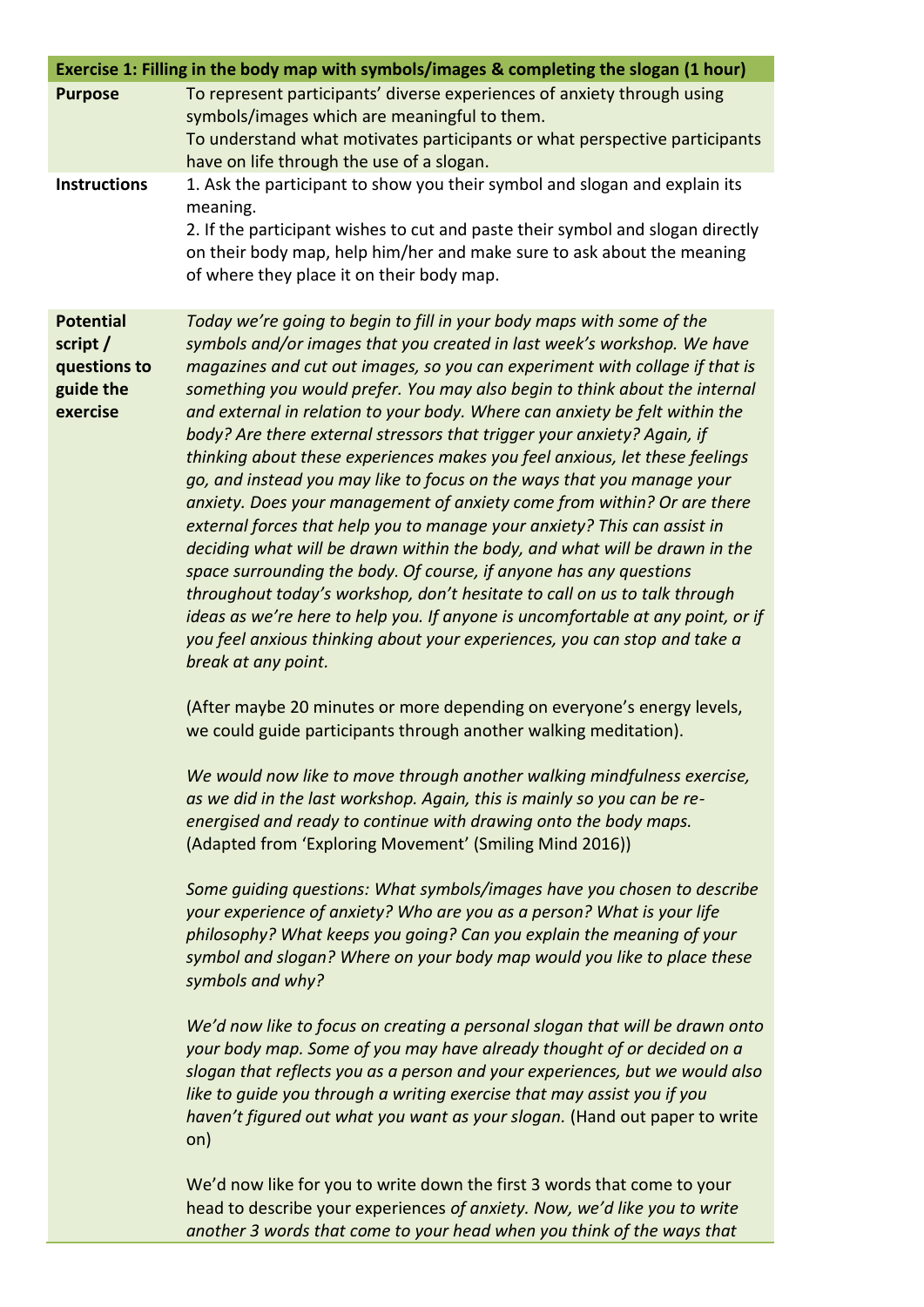*help you to deal with your anxiety. Now, it may be helpful to use these words to form a sentence of some kind. This can be in any format you wish; a poem, the words merely strung together, or using words/phrases that you've already thought of in conjunction with the words you wrote down today. If you're happy with what you've created, you may like to think about where you'd like to write these words onto your body map. There's no pressure to copy it onto the body map today, but you may like to think about where this personal slogan could be placed on your map. For those of you who aren't happy with what you've created, you may like to consider particular song lyrics that you like, or quotes from novels that you like, or even just a phrase that comes to mind when you think of who you are as a person, and how your experiences have shaped you. Keep in mind that we have one more session, so if you would prefer to continue with filling in your body map, you can work on creating a personal slogan at home and add it to your body map next week.* 

(Allow participants to continue working on filling in their body map, or they can continue working on their personal slogan if they'd prefer).

**Reminders or special considerations** It is common for participants to choose a slogan in a language other than English, if English is not their first language. They may wish to keep it like this. Keep in mind that for the purposes of dissemination, these segments of the body map will need to be translated.

> If participants ask you to reproduce their slogan in larger font, make sure to keep a note of where they would like the slogan to appear on their body map.

> It is also common for participants to come with a symbol to use in mind. You can suggest finding it on the Internet and adding it to their body map at a later time. Again, keep a note for yourself about where they would like the symbol/image to appear.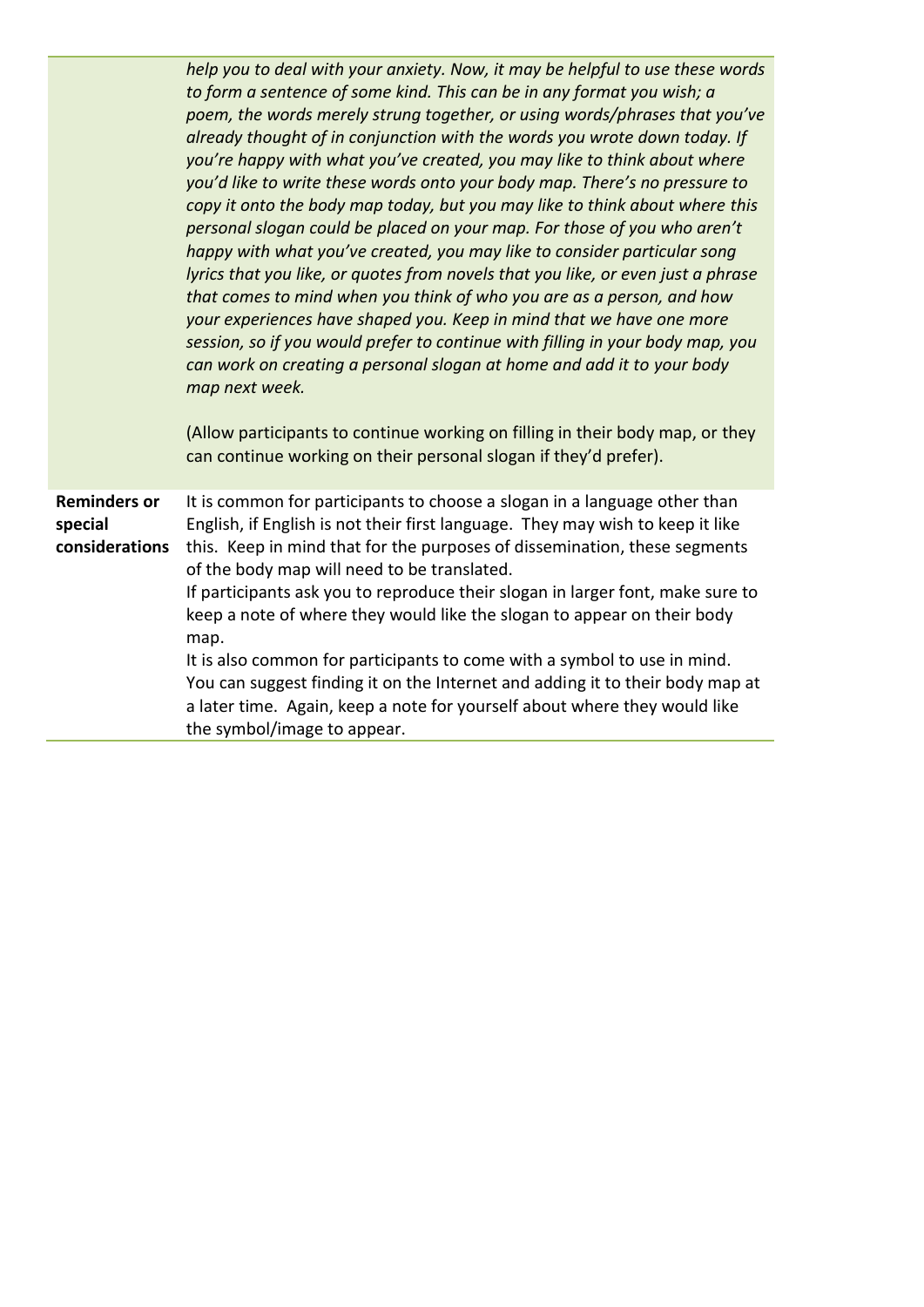#### **Body Mapping**

### Workshop 3: Completion of body maps (1.5 hours)

| <b>Exercise</b>                                                       |                                                                                                                                                                                                              |
|-----------------------------------------------------------------------|--------------------------------------------------------------------------------------------------------------------------------------------------------------------------------------------------------------|
| <b>Purpose</b>                                                        | To revisit the use of a personal slogan within the body maps & fill in the<br>entire body map. To conduct interviews with participants about their maps.                                                     |
| <b>Instructions</b>                                                   | 1. Check in with participants to see if they have any questions about the<br>previous workshops.<br>2. Continue to fill in the body maps until completion.<br>3. Finish with a mindfulness walking exercise. |
| <b>Potential</b><br>script /<br>questions to<br>guide the<br>exercise |                                                                                                                                                                                                              |
| <b>Reminders or</b><br>special<br>considerations                      | Make sure to check in with participants throughout the workshop to ensure<br>they are supported, and if they need any additional resources or advice for<br>their body mapping creation.                     |